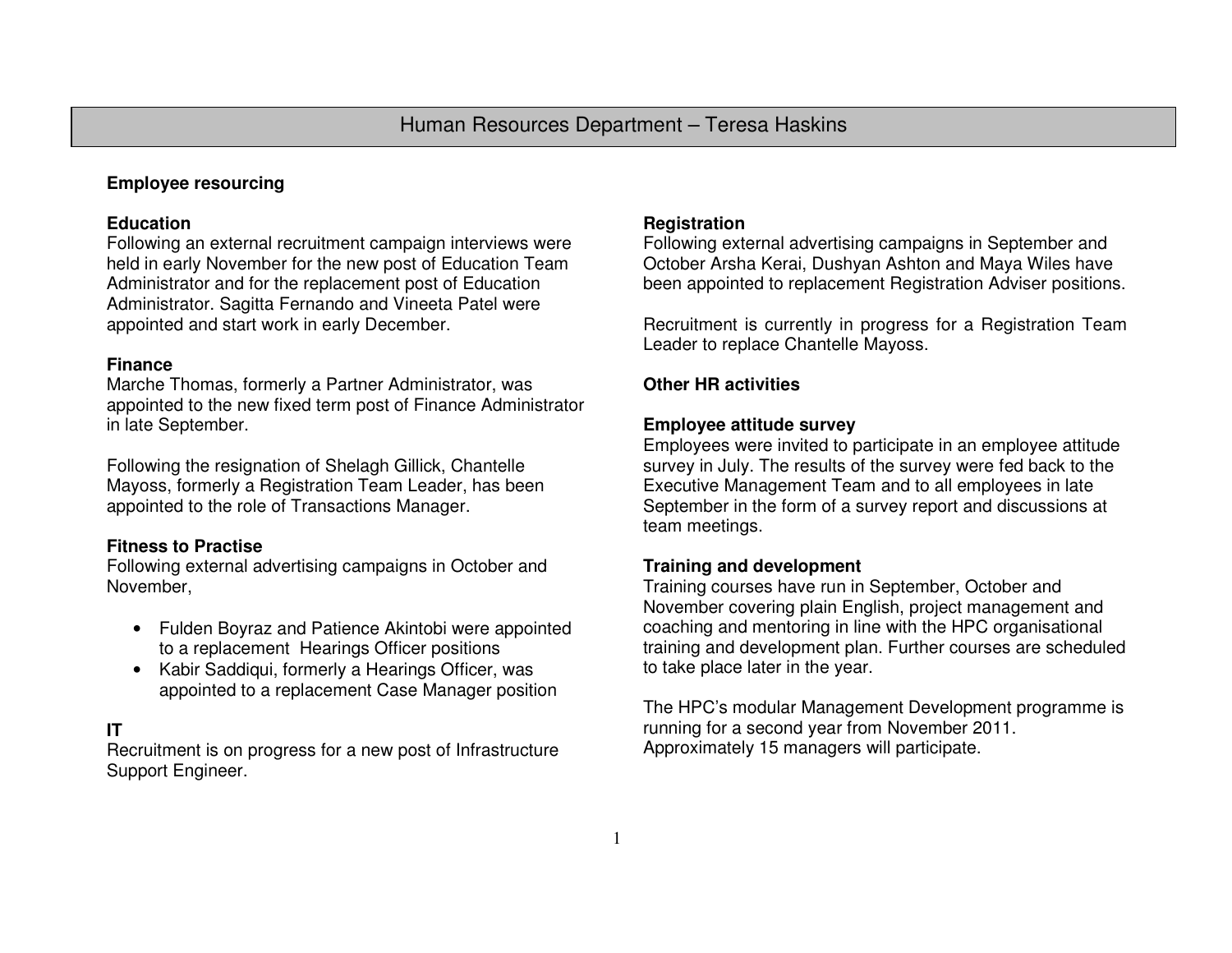### **GSCC transfer work**

 Work on the GSCC transfer continues to be a key area of activity. Recent work has included re-aligning the HR transfer project timetable with the revised transfer date of 1 August and preparing an updated briefing for EMT on recruitment in the run up to, and following, the transfer date.

### **Policy work**

 The HPC's policy on engaging agency workers has been updated to comply with the requirements of the Agency Workers Regulations, which came into force in October 2011.